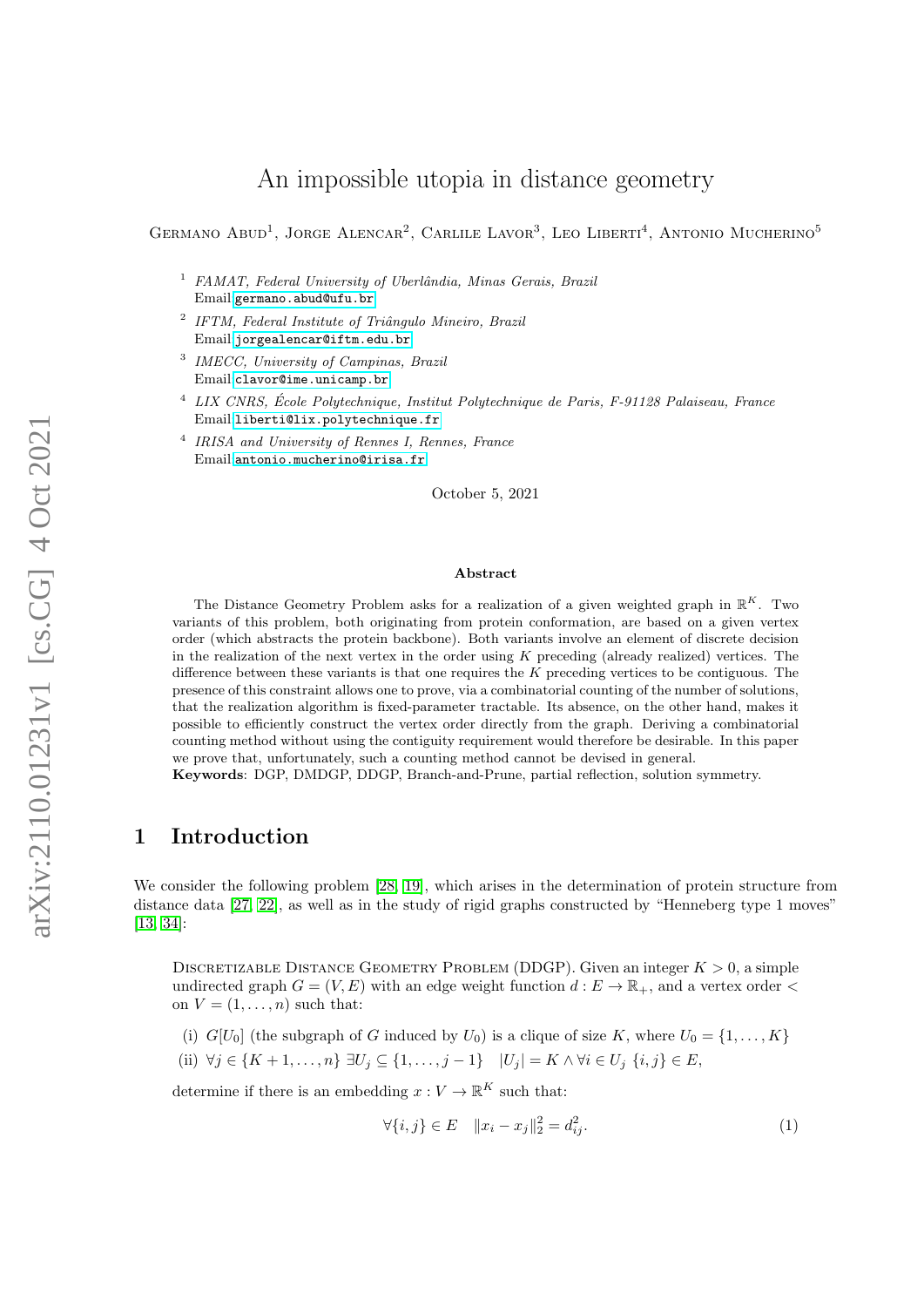#### 1 INTRODUCTION 2

The DDGP is a subclass of the more general DISTANCE GEOMETRY PROBLEM (DGP) [\[30,](#page-10-2) [19\]](#page-9-0): given K, G, d as above, determine if there is a realization x satisfying Eq. [\(1\)](#page-0-0). An embedding satisfying Eq. (1) is called a realization. With a slight abuse of notation we shall also refer to an "invalid realization" to denote an embedding which does not satisfy Eq. [\(1\)](#page-0-0), as well as, pleonastically, to a "valid realization". We also note that the vertex order and the sequence of sets  $U_i$  need not be unique.

Note that a realization x in  $\mathbb{R}^K$  of a graph on n vertices can be represented as an  $n \times K$  matrix. The  $n \times n$  symmetric zero-diagonal matrix having  $||x_i - x_j||_2^2$  as its  $(i, j)$ -th entry is a squared Euclidean Distance Matrix (EDM). It turns out that  $G = -\frac{1}{2}JDJ$  (where  $J = I_n - \frac{1}{n}\mathbf{1}\mathbf{1}^{\top}$  is the centering matrix and 1 is the all-one vector) is the Gram matrix of the realization x, i.e.  $xx^{\top} = G$  [\[33,](#page-10-3) [9\]](#page-9-4). Moreover,  $D\,=\,$  diag $(G) \mathbf{1}^\top\,-\,2G + \mathbf{1}$ diag $(G)^\top, \;$  which implies that  $\mathsf{rank}(D)\,\leq\,\mathsf{rank}(G) + 2\;[10]; \; \text{since } \mathsf{rank}(G)\,=\,$ rank $(x) \leq K$ , we also have rank $(D) \leq K + 2$ .

Given a realization  $x$ , we can compute the corresponding EDM by evaluating all Euclidean distances between  $x_i, x_j$ . Given an EDM D for x, we can compute a valid realization by obtaining the Gram matrix G in function of D as explained above, and then factoring G using the spectral decomposition  $G = P^{\top} \Lambda P$ , where P is a matrix of eigenvectors and  $\Lambda$  a diagonal matrix of corresponding eigenvalues. Then  $y = P^{\top}\sqrt{\Lambda}$  is a valid realization of D (not necessarily equal to x).

As mentioned above, the DDGP is a subclass of the DGP including all instances having a vertex order that ensures that the first K vertices form a clique in  $G$ , and for each remaining vertex j there is a set  $U_i$ , of K vertices, each of which is adjacent to and precedes  $j$  in the given order. This structure allows the application of a certain geometric operation called trilateration [\[19\]](#page-9-0) (see Sect. [2.1](#page-3-0) below). Trilateration determines, almost surely, at most two positions  $x_j^+, x_j^- \in \mathbb{R}^K$  for vertex j using the distances  $d_{ij}$  for each  $i \in U_j$ . We remark that, when generalized to arbitrary K, trilateration is sometimes called K-lateration. Moreover, it takes polynomial time in  $K$  [\[2\]](#page-8-0). Since K is usually fixed in applications, it takes constant time.

Trilateration is a construction also known as "Henneberg type 1" [\[13,](#page-9-3) [34\]](#page-10-1), which entails that all DDGP graphs are rigid. In particular, they have a finite number of incongruent realizations. This follows by definition of rigidity: every isometric continuous motion of a subset of vertices must involve all vertices, and hence be a congruence.

The DDGP is also a super-class of the DISCRETIZABLE MOLECULAR DISTANCE GEOMETRY PROBLEM (DMDGP), which requires each  $U_j$  to consist of the K immediate predecessors of j. The DMDGP [\[35,](#page-10-4) [16\]](#page-9-6), the DDGP [\[28\]](#page-10-0) and the DGP [\[32\]](#page-10-5) are all NP-complete. Given a DGP instance, recognizing whether it is DDGP is known as the TRILATERATION ORDERING PROBLEM (TOP); recognizing whether it is DMDGP is known as the CONTIGUOUS TOP (CTOP). It turns out that TOP is  $NP$ -complete, but it is in  $P$  for every fixed K, whereas CTOP is  $NP$ -complete even for fixed K [\[6\]](#page-8-1). For many protein graphs, however, it is possible to construct a contiguous trilateration order efficiently from the protein backbone [\[17,](#page-9-7) [7,](#page-8-2) [15\]](#page-9-8), which makes the DMDGP a practically interesting class [\[18\]](#page-9-9).

Repeated trilateration applied to DDGP and DMDGP instances yields an exact algorithm (in the real RAM model [\[3\]](#page-8-3)), as follows. The realization of the initial clique  $G[U_j]$  of size K can be carried out in constant time (assuming K fixed) by trilateration; then for each subsequent j we construct two alternative positions  $x_j^+, x_j^-$  (again in constant time by trilateration), and branch on them. We verify whether neither, one of them, or both satisfy the distances to the predecessors of j not in  $U_j$  (if any), and prune those which do not. We obtain a tree search, called Branch-and-Prune (BP) [\[4,](#page-8-4) [21\]](#page-9-10), over the set S of possible positions for vertices  $\{K+1,\ldots,n\}$ . This tree T has width at most  $2^{n-K}$  and depth at most n. If T has depth  $\lt n$ , then no positions could be found for vertex n, which means that the instance is NO. Otherwise, the instance is YES; and any sequence  $(x_1, \ldots, x_K, \ldots, x_j^{s_j}, \ldots, x_n^{s_n})$  of positions found by the BP for all vertices in V, where  $(s_j | K < j \leq n)$  is a sequence of  $+, -$ , is a realization of G which certifies a YES. We recall that this certificate is only valid in the real RAM model, which describes a computer able to represent real numbers exactly. In practice, we take  $d : E \to \mathbb{Q}_+$ , perform operations in floating point, and attempt at minimizing numerical errors using a variety of techniques [\[31,](#page-10-6) [27,](#page-9-1) [5,](#page-8-5) [11,](#page-9-11) [26\]](#page-9-12).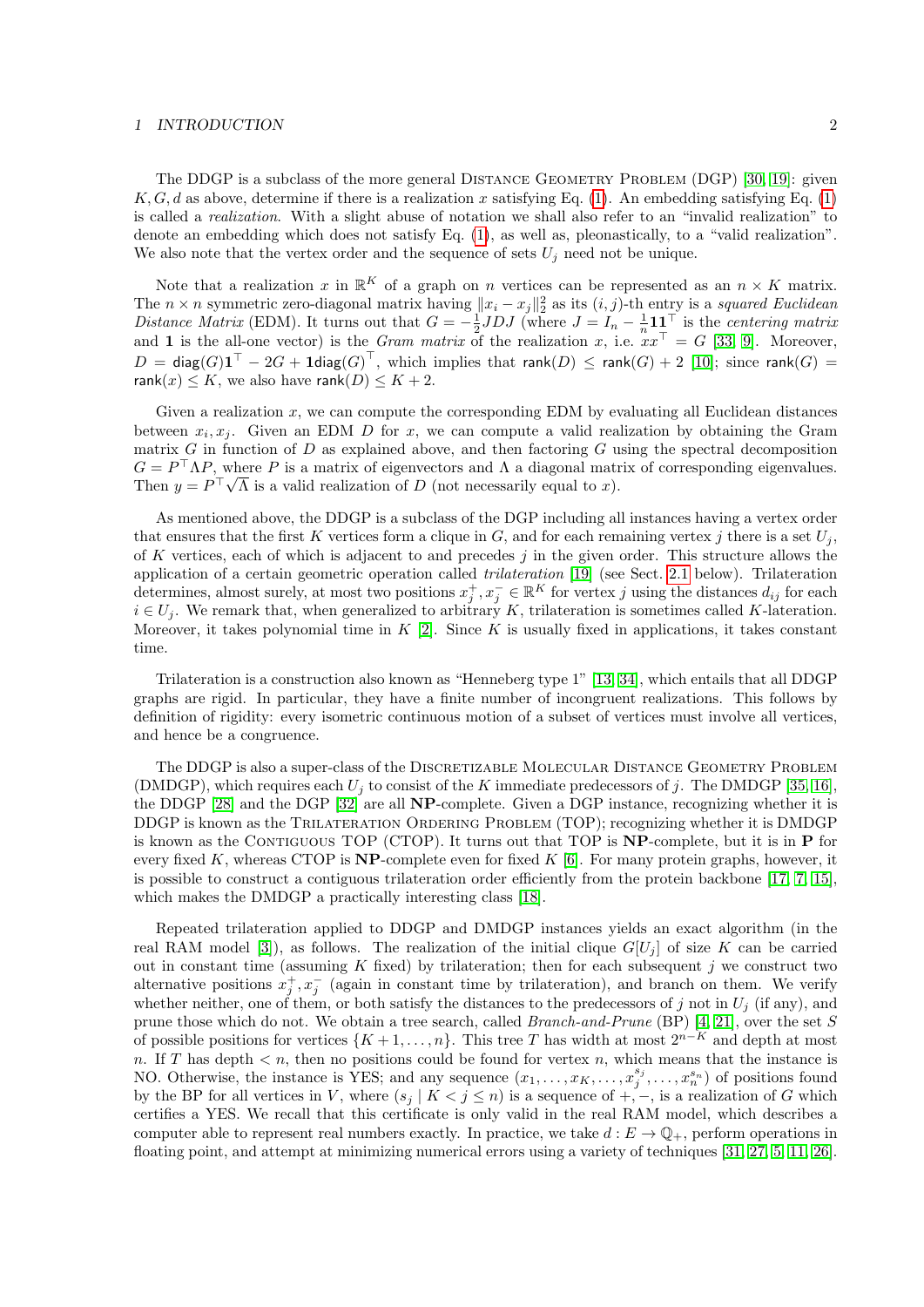#### 2 PRELIMINARY NOTIONS AND DEFINITIONS 3

We remark that the tree T is a graph defined over  $S \subset \mathbb{R}^K$ , and is therefore itself naturally embedded in  $\mathbb{R}^K$ . Limited to the DMDGP only, two invariant groups of the embedding of T were described in [\[25,](#page-9-13) [24\]](#page-9-14). Both groups are reflection groups. The discretization group is the invariant group of maximum width trees T with  $2^{n-K}$  leaf nodes, where each vertex j is adjacent only to the K predecessors in  $U_i$ (and possibly some successors); unsurprisingly, it has cardinality power of two. The pruning group, a subgroup of the discretization group, is the invariant group of the more general case where vertices  $j$ may be adjacent to the predecessors in  $U_i$  but also to other predecessors. More surprisingly, the pruning group also has power of two many elements. The simple expressions of the cardinalities of these groups derived in [\[24\]](#page-9-14) were used to argue that the BP algorithm is Fixed-Parameter Tractable (FPT) [\[23\]](#page-9-15). It also allowed the determination of the number of incongruent solutions [\[20\]](#page-9-16), and of a new "pruning device" for the BP algorithm [\[29\]](#page-10-7) based on symmetry. On the other hand, it was also shown that random DMDGP instances are unlikely to possess large pruning groups [\[8\]](#page-9-17), and, in particular, that this likelihood rapidly decreases with size.

The techniques used for the structure determination of the discretization and pruning groups are specific to the DMDGP. No easy extension to the DDGP was found so far using those techniques (see [\[1\]](#page-8-6) for an attempt). In this paper, we propose a new theoretical analysis of the number of solutions of the DDGP. Specifically, we show that an a priori computation (i.e. before running the BP algorithm on the given instance) of the number of incongruent solutions of a DDGP instance is only possible in those instances for which each set of adjacent predecessors  $U_j$  induces a clique of size K in the given graph G. For those instances, we prove that the number of incongruent realizations is almost surely a power of two, similarly to the DMDGP.

The rest of this paper is organized as follows. In Sect. [2,](#page-2-0) we analyse the difference between DMDGP and DDGP, we recall the trilateration operation, and give a formal definition of "combinatorial counting". In Sect. [3](#page-5-0) we prove our impossibility result, and present a simple subclass of the DDGP where combinatorial counting is possible.

# <span id="page-2-0"></span>2 Preliminary notions and definitions

We recall that most of the properties discussed above only hold almost surely: this occurs because trilateration may fail to work as expected with probability zero, notably when the points realizing vertices in  $U_i$  are not in *general position* [\[12,](#page-9-18) p. 20]: if y is a realization of G in general position and  $W \subseteq V$  then, for each  $W \subseteq V$  with  $|W| = h + 1$ ,  $y[W]$  spans an affine subspace of dimension h.

It is always possible to construct infinite families of instances where the edge weight function d is carefully chosen so that there may be more than two possible positions for vertex  $j$  using trilateration [\[24\]](#page-9-14). But these families all have measure zero in the set of all DDGP (and DMDGP) instances. The same holds for all of the results in this paper. For brevity, we shall refer to "probability zero instances" (those over which trilateration fails) and "probability one instances" (the rest) — also see Sect. [2.2](#page-3-1) below.

The only difference between DMDGP and DDGP is that the sets  $U_j$  of adjacent predecessors must also be immediate in the former case, namely  $U_j = \{j - K - 1, \ldots, j - 1\}$ . This directly implies that each  $G[U_j]$  must be a clique of size K in G, which is the property which made it possible to study the symmetries and number of solutions of the DMDGP using the techniques sketched above. DDGP instances may not have this property, however.

For each  $j \in V$  we let  $\ell(j) = \max_{i \in V} U_j$ , and  $\overline{U}_j = U_j \cup \{j\}$ . Moreover, let:

- $N(j) = \{i \in V \mid \{i, j\} \in E\}$  be the neighbourhood of j;
- $\bar{N}(j) = N(j) \cup \{j\}.$

We partition the edge set E into the discretization edges  $E_D = \{ \{i, j \} \in E \mid i \in U_j \}$  and pruning edges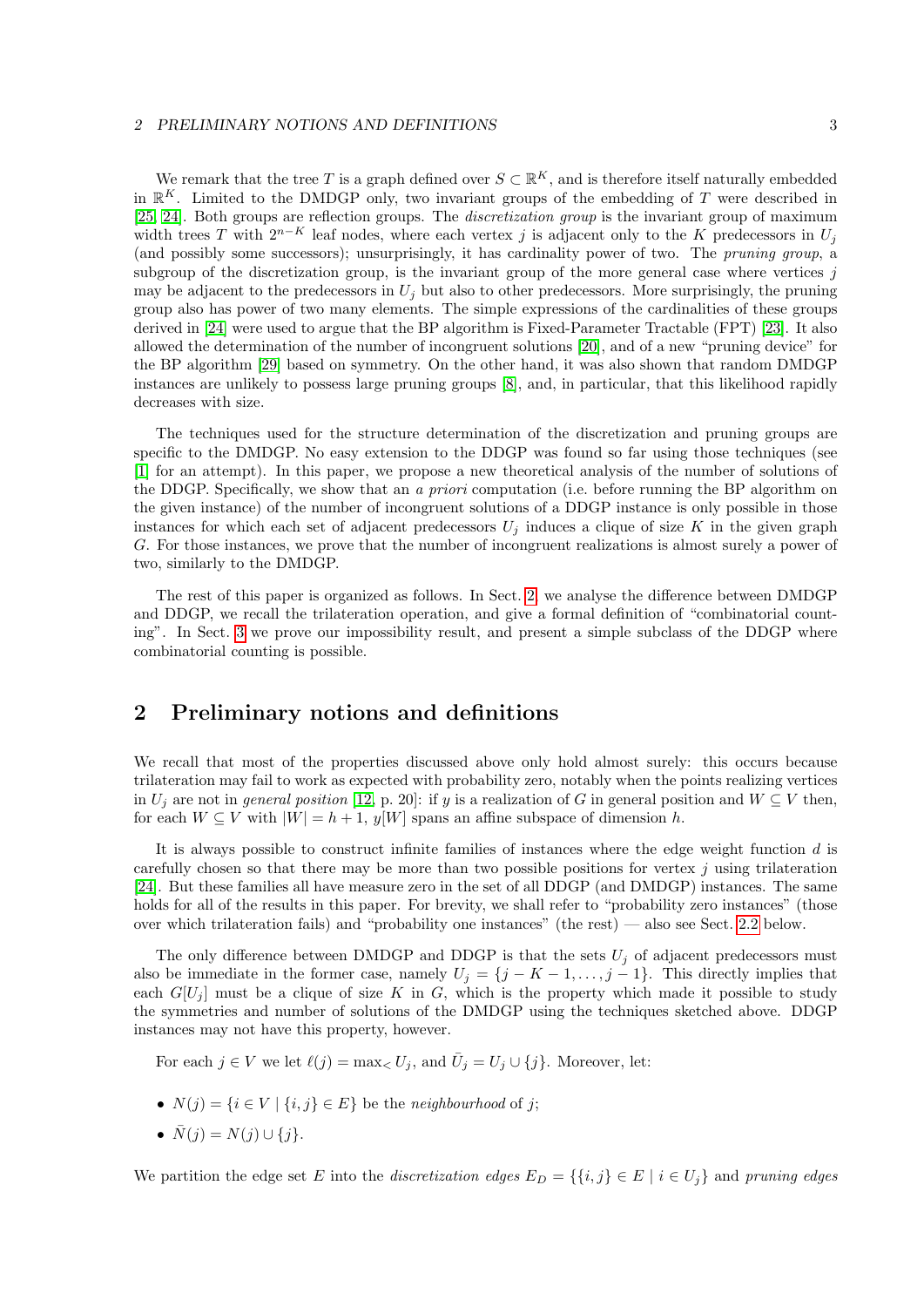$E_P = E \setminus E_D.$ 

### <span id="page-3-0"></span>2.1 The trilateration operation

Given K points  $\{x_1,\ldots,x_K\} \subset \mathbb{R}^K$  and their distances  $d_i$  to an unknown point  $y \in \mathbb{R}^K$ , y can be determined by solving the quadratic system of K equations in K unknowns  $y = (y_1, \ldots, y_K)$ 

<span id="page-3-2"></span>
$$
\forall i \le K \quad \|x_i - y\|_2^2 = d_i^2. \tag{2}
$$

The trilateration operation is as follows:

- 1. Rewrite Eq. [\(2\)](#page-3-2) as  $\forall i \leq K \ \|x_i\|_2^2 + \|y\|_2^2 2x_iy = d_i^2$ .
- 2. Arbitrarily choose one of these K equations, e.g. the K-th one, and form the system of  $K 1$ equations in K unknowns given by the difference of the  $i$ -th equation with the K-th one; this removes the term  $||y||_2^2$  from all equations, leaving the following (after some rearrangements):

<span id="page-3-3"></span>
$$
\forall i < K \ 2(x_i - x_K)y = (\|x_i\|_2^2 - \|x_K\|_2^2) - (d_i^2 - d_K^2),\tag{3}
$$

which is a linear underdetermined system in  $y$ .

3. We assume that Eq. [\(3\)](#page-3-3) has full rank  $K-1$  with probability one, so we can express  $K-1$  of the unknowns in function of the remaining one, which we assume wlog to be  $y_K$ :

<span id="page-3-4"></span>
$$
\forall i < K \ y_i = b_i - B_i y_K,\tag{4}
$$

for some  $B, b \in \mathbb{R}^K$  [\[19,](#page-9-0) §3.3].

- 4. We replace  $y_1, \ldots, y_{K-1}$  in  $||x_K y||_2^2 = d_K^2$  and obtain a quadratic equation in the single unknown y<sub>K</sub>. We solve this equation and obtain two solutions  $y_K^+, y_K^-$  with probability 1, yielding two positions  $y^+, y^-$  for y by using Eq. [\(4\)](#page-3-4).
- 5. Finally, we check that  $y^+, y^-$  satisfy the original equations Eq. [\(2\)](#page-3-2). If they do, the system has two solutions with probability 1. Otherwise, it is infeasible.

We denote by  $S_j = \tau(y, U_j)$  the trilateration operation in order to determine the position of vertex  $j \leq n$  in function of the positions  $y[U_j] = (y_{i_1}, \ldots, y_{i_K})$ . We remark that either  $S_j = \emptyset$  or  $|S_j| = 2$ almost surely.

## <span id="page-3-1"></span>2.2 What we mean by "counting"

In the real RAM model, the DDGP problem contains an uncountable number of instances, since the edge weight function  $d$  maps to the real numbers. This allows us to make statements with some probability (usually zero or one). The trilateration operation, for example, determines zero or two positions for a vertex with probability one (Sect. [2.1\)](#page-3-0). If certain special relations between the edge weights hold, it might also determine a single position, or uncountably many [\[14\]](#page-9-19). These relations between the edge weights induce relations between the points in the valid realizations of the graph, which turn out to be linear equations such as Eq. [\(3\)](#page-3-3).

<span id="page-3-5"></span>It is intuitive to think that when one or more edge weights continuously change their values within some small enough interval, the positions of the adjacent vertices typically trace continuous trajectories in space.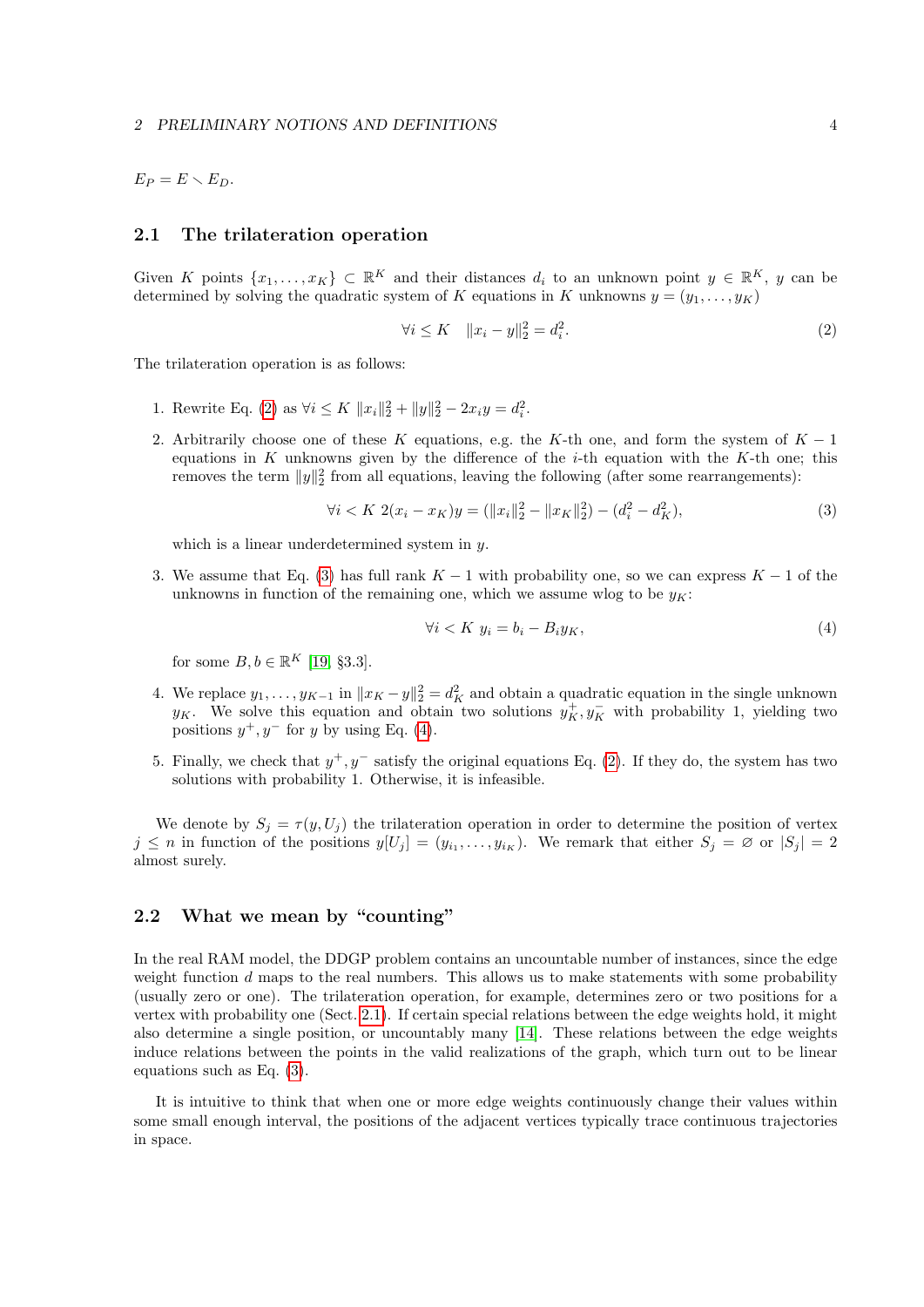#### 2 PRELIMINARY NOTIONS AND DEFINITIONS 5



<span id="page-4-0"></span>Figure 1: The two situations depicted in Eg. [2.1.](#page-3-5)

#### 2.1 Example

Consider a triangle graph over  $V = \{1, 2, 3\}$  with  $d_{12} = 2$  and  $d_{13} = d_{23} \in [1, 2]$ , embedded in  $\mathbb{R}^2$ . If  $x_1 = (0,0)$  and  $x_2 = (2,0)$ , then  $x_3$  moves continuously on the segment  $(1,0) + t(0,1)$  for  $t \in [-\sqrt{3}, \sqrt{3}]$ as  $d_{13}$ ,  $d_{23}$  move continuously in  $\alpha = [1, 2]$  (see Fig. [1,](#page-4-0) left).

At  $t = 0$  (corresponding to  $d_{13} = d_{23} = 1$ ) the three points  $x_1, x_2, x_3$  are aligned, and therefore their affine span has deficient rank equal to 1: this is a "probability zero" realization. All of the other values in the interval define a nontrivial isosceles triangle having full affine span rank 2.

A different choice of  $\alpha$  might have yielded an interval where the affine span rank of the associated realization is always full, e.g.  $\alpha = [1, 1, 2]$ . For more complicated graphs it is possible to have situations where both endpoints of the interval yield realizations of deficient ranks.

Suppose now that we add another vertex (labelled by 4) to the triangle graph above. We let 4 be adjacent to 1, 2, 3 with edge weights  $d_{14} = d_{24} = 2$  and  $d_{34} = \sqrt{3}$ . We consider realizations in  $\mathbb{R}^3$ . When we apply the trilateration operation to the probability zero realization  $x_1 = (0,0), x_2 = (2,0), x_3 = (1,0),$ we apply the trilateration operation to the probability zero realization  $x_1 = (0,0)$ ,  $x_2 = (2,0)$ ,  $x_3 = (1,0)$ ,  $x_4$  can move in a circle of radius  $\sqrt{3}$  and centered at  $(1,0)$ . In other words, this trilateration oper finds an uncountable number of positions for  $x_4$  (see Fig. [1,](#page-4-0) right).

In light of Example [2.1,](#page-3-5) we can also define probability zero events over DDGP instances as follows: we construct an uncountable set of DDGP instances where the edge weights are allowed to vary over given intervals, and show that the probability zero event only holds at a finite or countable number of values of the weights in the corresponding intervals.

The goal of this paper is to count realizations of DDGP instances a priori. The counting methods we consider may not take any feature of the solution into account (for otherwise, the counting problem would be solved by finding all of the finitely many incongruent solutions and counting them). Moreover, we want to avoid events leading to failure of the trilateration operation, such as e.g. those shown in Example [2.1.](#page-3-5) Since these events happen with probability zero, they can be ignored by only considering combinatorial counting methods, i.e. those methods which only consider the graph topology.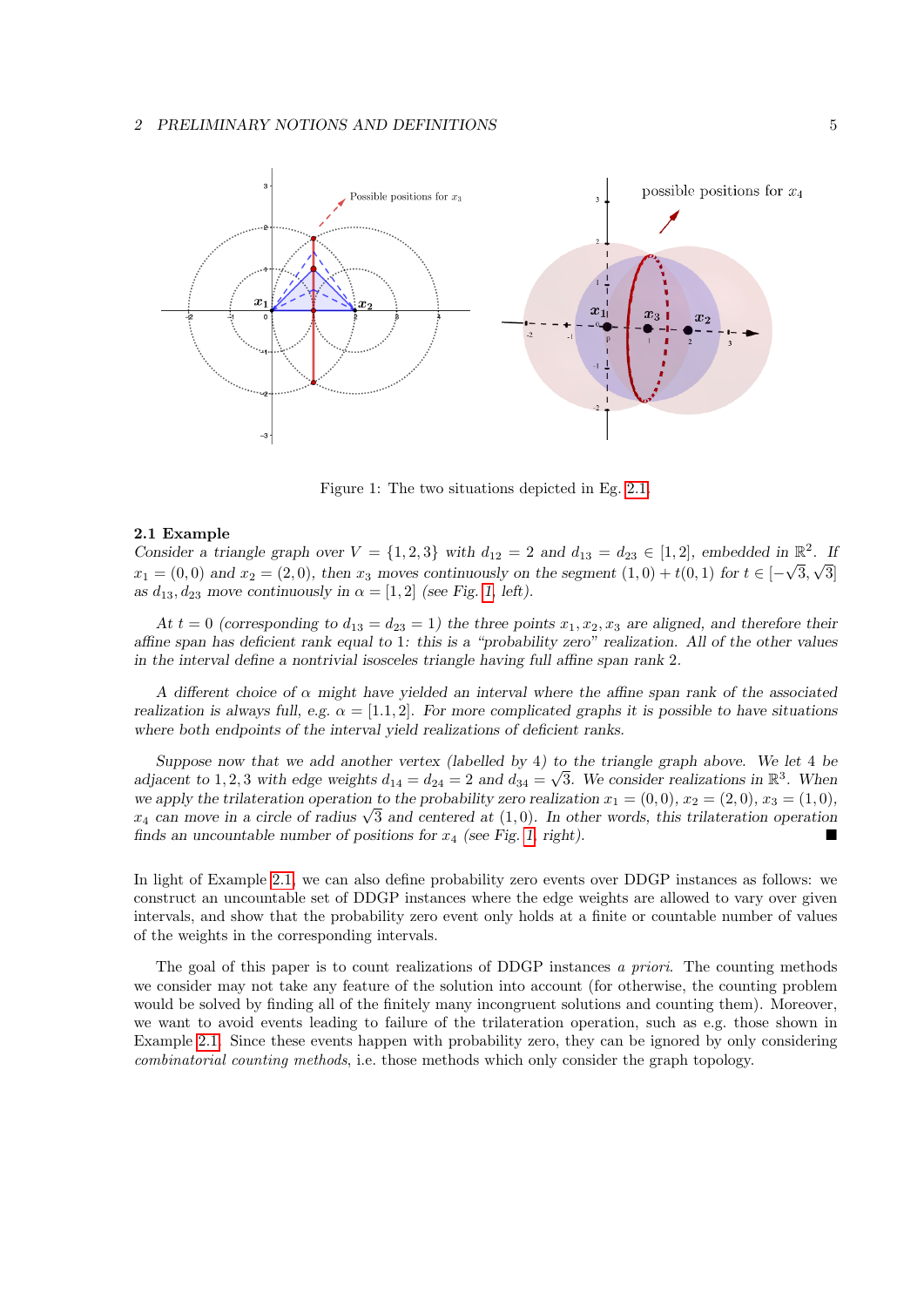## <span id="page-5-0"></span>3 Can we count DDGP realizations combinatorially?

In this section we claim that we can only (combinatorially) count realizations for a special subclass of DDGP instances, namely when  $U_j$  induces a clique of size K in G for all  $K < j \leq n$ . Our argument is based on the (easier) case of YES instances with no pruning edges.

For each  $j \in \{1, \ldots, n\}$  let  $a_j$  be the number of positions, found by the BP algorithm for vertex j, which eventually lead to a valid realization of G. We assume that the given DDGP instance is YES, and, wlog, that  $a_1 = \cdots = a_K = 1$ . Moreover, since the only possible choice for  $U_{K+1}$  is  $\{1, \ldots, K\}$ , which are the immediate predecessors of  $K + 1$ , the DMDGP and DDGP coincide on instances of size  $K + 1$ , which implies that  $a_{K+1} = 2$  [\[16\]](#page-9-6).

We start with the trivial observation that, by trilateration, there are two positions for vertex  $j$  for each position of vertex  $\ell(j)$ :

$$
a_j \le 2a_{\ell(j)}.\tag{5}
$$

We now look at conditions which might cause  $a_j$  to be strictly less than  $2a_{\ell(j)}$ , discounting those which hold with probability zero. More precisely, we assume that the given DDGP instance is a probability one instance, and that all realizations of G are in general position.

Given a realization y of  $G = (V, E)$  we let  $D^y(V)$  be the EDM of y. If  $W \subseteq V$  we also let  $D^y(W)$  be the EDM of  $y[W]$ . For brevity we also denote  $D^y(W)$  simply by  $D(W)$ , if no ambiguity should arise in y.

#### 3.1 Remark

If y is a realization of G and  $K < j \leq n$ , then we can write the EDM of  $y[\bar{U}_j]$  in the form below:

$$
D^{y}(\bar{U}_{j}) = \begin{pmatrix} D^{y}(U_{j}) & d^{2}_{\cdot,j} \\ d^{2}_{j,\cdot} & 0 \end{pmatrix}
$$
  
\n
$$
= \begin{pmatrix} 0 & ||y_{i_{1}} - y_{i_{2}}||_{2}^{2} & \cdots & ||y_{i_{1}} - y_{i_{K}}||_{2}^{2} & d^{2}_{i_{1},j} \\ ||y_{i_{2}} - y_{i_{1}}||_{2}^{2} & 0 & \cdots & ||y_{i_{2}} - y_{i_{K}}||_{2}^{2} & d^{2}_{i_{2},j} \\ \vdots & \vdots & \ddots & \vdots & \vdots \\ ||y_{i_{K}} - y_{i_{1}}||_{2}^{2} & ||y_{i_{K}} - y_{i_{2}}||_{2}^{2} & \cdots & 0 & d^{2}_{i_{K},j} \\ \frac{d^{2}_{j,i_{1}}}{d^{2}_{j,i_{1}}} & \frac{d^{2}_{j,i_{2}}}{d^{2}_{j,i_{2}}} & \cdots & \frac{d^{2}_{j,i_{K}}}{d^{2}_{j,i_{K}}} & 0 \end{pmatrix},
$$
\n(6)

where  $D^y(U_j)$  is expressed in function of y, whereas the last row and column is expressed in function of the known edge weights d.

#### <span id="page-5-1"></span>3.2 Lemma

Consider a YES DDGP instance and a valid realization y of G. If  $D^y(U_j)$  is a valid EDM, then  $D^y(\bar{U}_j)$ is also a valid EDM.

Proof. Assume  $D^y(U_j)$  is a valid EDM but  $D^y(\bar{U}_j)$  is not: then y cannot be a valid realization of G, against the assumption.  $\Box$ 

#### <span id="page-5-3"></span>3.3 Proposition

Consider a YES DDGP instance, and let  $j \in V$  such that  $K < j \leq n$ . If  $D^{y}(U_{j})$  is a valid EDM for any possible realization  $y$  of  $G$ , then

<span id="page-5-2"></span>
$$
a_j = 2a_{\ell(j)}.\tag{7}
$$

Proof. Let  $j \in V$  such that  $K < j \leq n$ . Assume that every realization of G yields a matrix  $D(U_j)$  which is a valid EDM. By definition, each of the  $a_{\ell(j)}$  possible positions for vertex  $\ell(j)$  gives rise to a valid realization  $y[U_j]$  of  $G[U_j]$ . By Lemma [3.2,](#page-5-1) every  $D^y(\bar{U}_j)$  is a valid EDM. By trilateration, there are two positions for vertex j for each y, which yields Eq. [\(7\)](#page-5-2).  $\Box$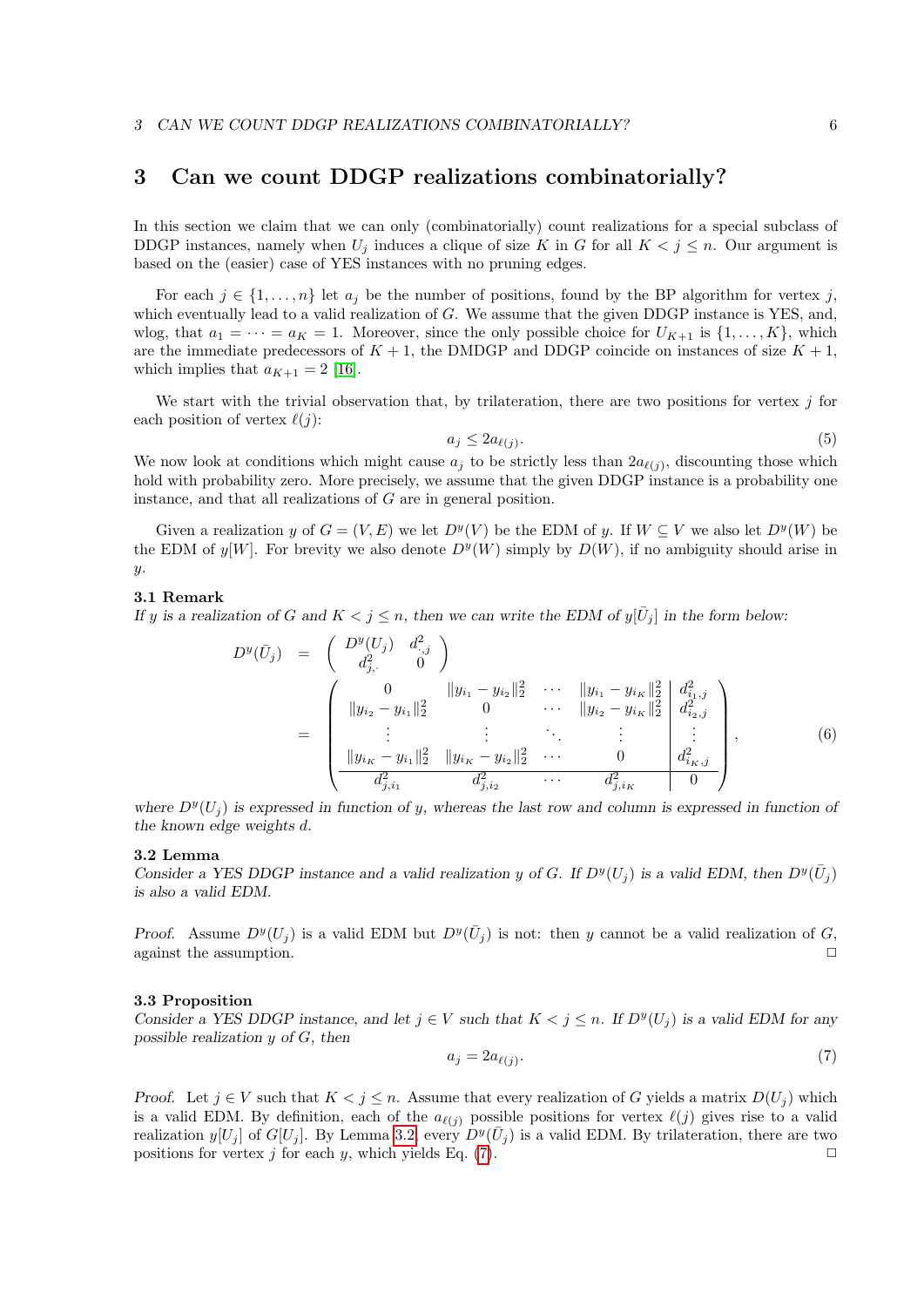### 3.1 An impossibility result

The counterexample below shows what can go wrong if the condition of Prop. [3.3](#page-5-3) is not met.

#### 3.4 Example

Consider the graph G on  $V = \{1, \ldots, 5\}$  with edges

<span id="page-6-1"></span>
$$
E = \{\{1, 2\}, \{1, 3\}, \{1, 5\}, \{2, 3\}, \{2, 4\}, \{3, 4\}, \{4, 5\}\}\
$$

and edge weights  $d_{12} = d_{15} = d_{23} = d_{45} = 1, d_{34} = 2, d_{13} =$ √  $2, d_{24} =$  $\sqrt{5}$ , realized in  $\mathbb{R}^2$ . We assume that  $x_1 = (1,0), x_2 = (2,0), x_3 = (2,1)$ . There are two possible positions for vertex 4, namely  $x_4^+ = (4, 1), x_4^- = (0, 1),$  as shown in Fig. [2.](#page-6-0) However,  $||x_1 - x_4^+||_2 = \sqrt{10}$  cannot form a triangle with segments realizing  $\{1, 5\}$ ,  $\{4, 5\}$  both having unit length, since  $d_{15} + d_{45} = 2 < \sqrt{10}$ , which negates the triangular inequality on 1, 4, 5. On the other hand, the position  $x_5 = (0,0)$  is compatible with  $x_4^-$ . In this



<span id="page-6-0"></span>Figure 2: Only the realization with  $x_4^-$  is feasible (left). The one with  $x_4^+$  is not.

case, trilateration would return  $S_4$  as the singleton  $\{x_4^-\}$ , rather than ensuring  $|S_4| \in \{0,2\}$  as expected. Note that the above instance is not a "probability zero instance", as all  $U_j$ 's are realized in general position. Generalizations of this counterexample can be obtained for all K.

The counterexample in Ex. [3.4](#page-6-1) showcases the necessity of the condition that each matrix  $D^y(\bar{U}_j)$  needs to be a valid EDM. Verifying this condition involves checking that all of the matrices  $\Gamma_j = -\frac{1}{2}JD^y(\bar{U}_j)J$ are Gram. By the equivalence of Gram and positive semidefinite (psd) matrices, this is equivalent to verifying that all of the  $\Gamma_i$ 's are psd.

#### <span id="page-6-2"></span>3.5 Theorem

The solutions of the DDGP cannot be counted combinatorially.

Proof. Our definition of combinatorial counting (Sect. [2.2\)](#page-3-1) states that acceptable methods may not consider the edge weights. We now construct an uncountable family of DDGP instances for which trilateration finds 0,1 or 2 positions for a certain vertex, all with positive probability. This shows that the edge weights must necessarily be taken into account by any counting method, and hence that this counting method cannot be combinatorial. We consider the case of Example [3.4:](#page-6-1) our strategy is to define intervals for  $d_{24}$  and  $d_{34}$  such that: (i) at the lower extrema trilateration on 5 finds two valid positions for  $x_5$ , (ii) at the upper extrema trilateration on 5 only finds one valid position (and hence fails) for  $x_5$ , and (iii) there are neighbourhoods of these extrema for which the same behaviours hold. This will show that the probability of trilateration failure to find either 0 or 2 positions is nonzero, and depends on the edge weights only. Therefore there can be no general combinatorial counting method for dealing with the totality of DDGP instances.

In the rest of the proof (which simply consists of a long but easy symbolic calculation) we sometimes indicate distance between two vertices  $u, v$  by  $\overline{uv}$  for brevity. We generalize the instance in Example [3.4](#page-6-1) to the uncountable family of instances given by  $d_{24} \in [\sqrt{1+\varepsilon^2}, \sqrt{5}]$  and  $d_{34} \in [\varepsilon, 2]$ , for some small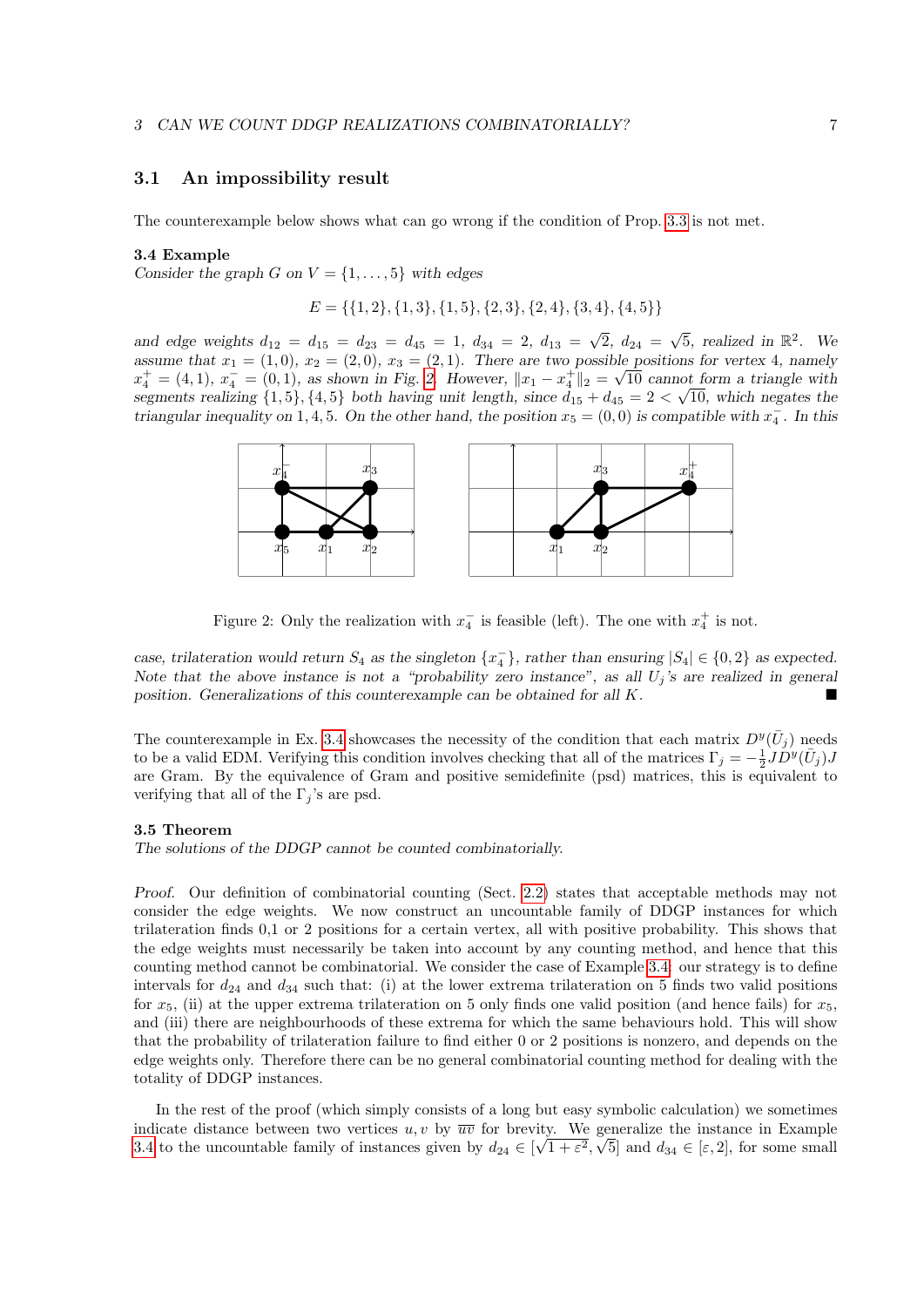enough  $\varepsilon > 0$ . If we take the lower extrema of both intervals  $d_{24} =$ √  $1 + \varepsilon^2$  and  $d_{34} = \varepsilon$  we obtain  $x_4^+ = (2 + \varepsilon, 1)$  and  $x_4^- = (2 - \varepsilon, 1)$ , whence

$$
\overline{14^+} = \|x_1 - x_4^+\|_2 = \sqrt{(-1 - \varepsilon)^2 + 1} = \sqrt{2 + 2\varepsilon + \varepsilon^2}
$$
  

$$
\overline{14^-} = \|x_1 - x_4^-\|_2 = \sqrt{(-1 + \varepsilon)^2 + 1} = \sqrt{2 - 2\varepsilon + \varepsilon^2}.
$$

When  $\varepsilon$  is negligible, we have  $\overline{14^+} \approx \sqrt{2} < 2 = 1 + 1 = \overline{15} + \overline{4^+5} = d_{15} + d_{45}$  and the same for  $\overline{14^-}$ , which implies that both positions for vertex 4 yield a distance  $\overline{14}$  that satisfies the triangular inequality. As  $\varepsilon$  grows,  $\overline{14}^-$  decreases, which means that it satisfies the triangular inequality for all values of  $d_{24}$ ,  $d_{34}$ in the respective intervals (as verified in Ex. [3.4\)](#page-6-1). We want to find the value of  $\varepsilon$  at which  $x_4^+$  satisfies the triangular inequality at equality, namely  $14^+ = \overline{15} + 4^+5 = d_{15} + d_{45} = 2$ . This happens at  $\frac{2 + 2\varepsilon + \varepsilon^2}{2} = 2$ , namely  $\varepsilon^2 + 2\varepsilon - 2 = 0$ , i.e. when  $\varepsilon = \frac{-2 \pm \sqrt{4 + 8}}{2} = -1 \pm \sqrt{4 + 8}$ √ 3. Since we assumed  $\varepsilon > 0$ ,  $\varepsilon = -1 + \sqrt{3}$  is the only value for which  $\overline{14^+} = d_{15} + d_{45} = 2$ . Thus, the family of DDGP instances under  $\varepsilon > 0$ , scrutiny has the property that vertex 5 has two valid positions (almost surely) for  $d_{24} \in [1, \sqrt{5-2\sqrt{3}}]$ ,  $d_{34} \in [0, -1+\sqrt{3}]$ , only one position  $(x_4^-)$  for  $d_{24} \in [\sqrt{5-2}]$ √ 3,  $\sqrt{5}$ ,  $d_{34} \in [-1+\sqrt{3}, 2]$ , and zero positions in the remaining cases where no position for vertex 4 exists.

In other words, assuming uniform probability distributions over the two distance intervals for  $d_{24}$ ,  $d_{34}$ , we have shown that this DDGP instance family has (almost surely) 2p solutions (for some  $p \in \mathbb{N}$ ) with probability  $P_2 =$ at this DDGP instance iamily has (almost surely)  $2p \times \frac{\sqrt{5-2\sqrt{3}}+\sqrt{3}-2}{\sqrt{5}+1} \approx 0.3$ , p solutions with probability  $P_1 =$  $\frac{\sqrt{5}-\sqrt{5}-2\sqrt{3}}{\sqrt{5}+1}$  ≈ 0.08, and 0 solutions in the remaining events where  $d_{24}$  is towards the lower extremum while  $d_{34}$  is towards the upper one and *vice versa*, which have joint probability  $P_0 = 1 - \frac{P_2 + P_1}{\sqrt{5}+1}$  $\frac{\sqrt{5}+1-(\sqrt{5}-1)}{\sqrt{5}+1} = \frac{2}{\sqrt{5}+1} \approx 0.62.$ Note that  $P_0, P_1, P_2 > 0$ , as claimed.

We note that it is also hard to imagine the existence of non-combinatorial counting method which does not require the realizations of G prior to counting (Sect. [2.2\)](#page-3-1): as mentioned above, we need to check that all of the matrices  $\Gamma_j$  are psd, which typically requires the knowledge of the entries of  $\Gamma_j$ , which in turn requires  $y[U_j]$ , and hence the realizations of G, to be known a priori.

Thm. [3.5](#page-6-2) does not prevent the existence of counting techniques for subclasses of the DDGP, or based on a condition involving other parameters than  $G, d, K$  (such as e.g. the smallest eigenvalue over all  $\Gamma_i$  being nonzero, which would make it easy to prove positive semidefiniteness), or taking into account special structures in the pruning edges.

## 3.2 A sufficient condition

<span id="page-7-0"></span>A combinatorial condition making sure that the  $D^y(\bar{U}_j)$  are valid EDMs is that  $G[U_j]$  should be a clique.

#### 3.6 Corollary

Let  $j \in V$  such that  $K < j \leq n$ . If  $G[U_j]$  is a clique of size K in G, then  $a_j = 2a_{\ell(j)}$ .

Proof. It suffices to remark that, since all of the  $y[U_i]$ 's are valid realizations of  $G[U_i]$ , they must satisfy the given distance constraints. Therefore,  $D^{y}(U_j)$  is simply the EDM for the clique  $G[U_j]$ , which is constant since the distance values are given for all the edges, and does not depend on y. Since we are assuming that the DDGP instance is YES,  $D(U_j)$  is a valid EDM. For the same reason,  $D(\bar{U}_j)$  is also a valid EDM.  $\Box$ 

We also remark that Cor. [3.6](#page-7-0) cannot be improved in general terms, for example by asking that  $G[U_i]$  is a clique without one or a few edges, since Ex. [3.4](#page-6-1) portrays a failure when a single edge is missing from the clique on  $G[U_5]$ .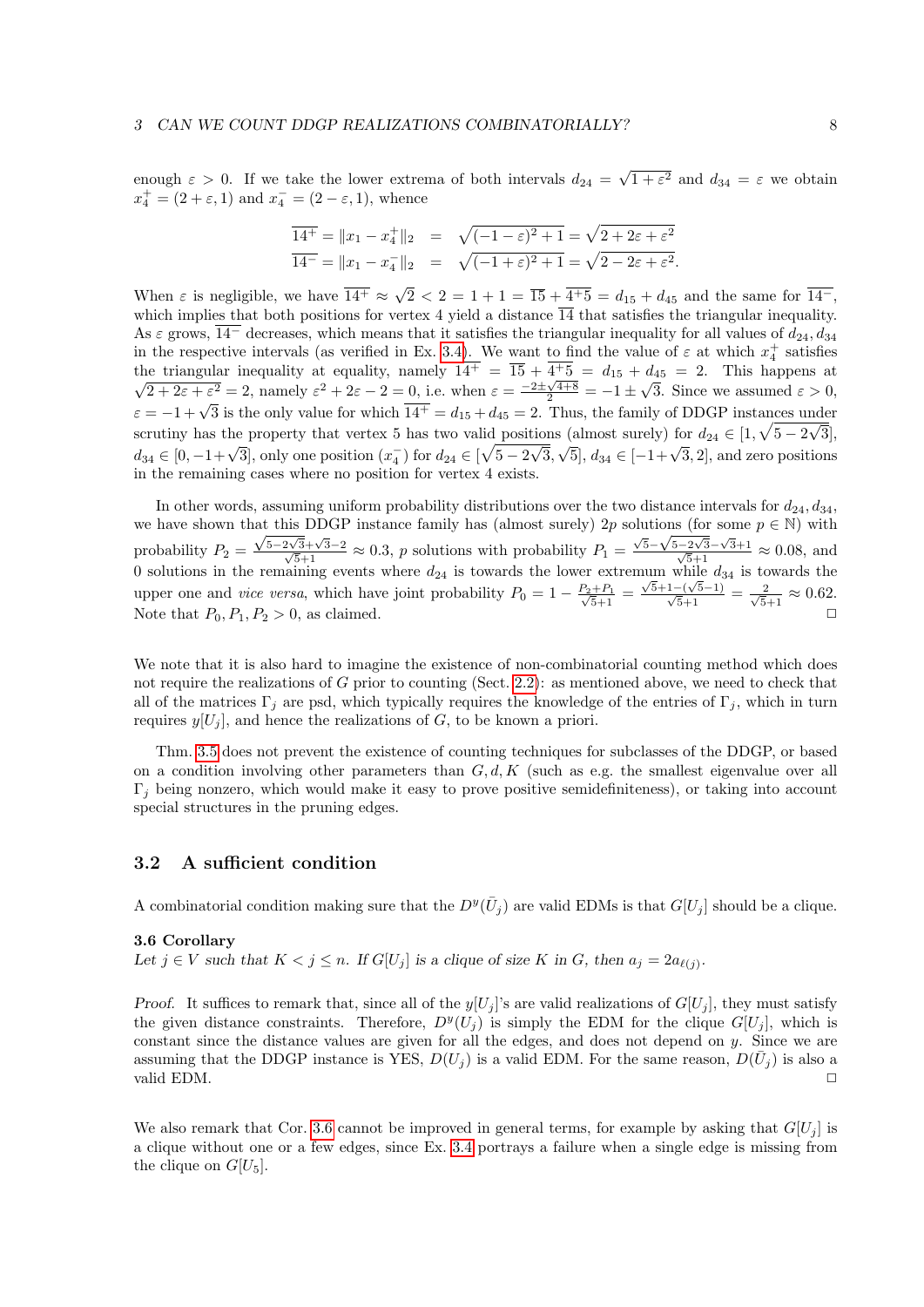#### 4 CONCLUSION 9

<span id="page-8-7"></span>This shows that a combinatorial counting of the number of solutions of DDGP instances prior to actually solving the instance is only possible in the special case where all of the  $U_i$ 's induce cliques of size  $K$  in  $G$ . We call the class of such DDGP instances the *combinatorial DDGP*.

#### 3.7 Corollary

For a combinatorial DDGP instance with discretization edges only, the number of incongruent realizations of G is  $2^{n-K}$  almost surely.

*Proof.* This follows by  $a_1 = \cdots = a_K = 1$ ,  $a_{K+1} = 2$ , and Cor. [3.6.](#page-7-0)

We remark that Cor. [3.7](#page-8-7) applies to DMDGP instances. This provides an alternative proof to the result that DMDGP instances with discretization edges only have  $2^{n-K}$  incongruent solutions almost surely.

# 4 Conclusion

An important property of DMDGP orders, mainly in applications related to protein conformation, is that given a DMDGP solution (calculated by any algorithm applied to the DMDGP), all the others can be obtained just using the DMDGP symmetries [\[29\]](#page-10-7). Whether there are symmetric properties similar to the DMDGP case at least for the combinatorial DDGP remains an open question.

# Acknowledgements

CL is grateful to FAPESP and CNPq for support. LL is partly supported by the European Union's Horizon 2020 research and innovation programme under the Marie Sklodowska-Curie grant agreement n. 764759 ETN "MINOA". AM and LL are grateful to ANR for partly supporting this research under PRCI grant "MultiBioStruct".

## References

- <span id="page-8-6"></span>[1] G. Abud, J. Alencar, C. Lavor, L. Liberti, and A. Mucherino. The k-discretization and k-incident graphs for discretizable distance geometry. Optimization Letters, 14:469–482, 2020.
- <span id="page-8-0"></span>[2] J. Alencar, C. Lavor, and L. Liberti. Realizing euclidean distance matrices by sphere intersection. Discrete Applied Mathematics, 256:5–10, 2019.
- <span id="page-8-3"></span>[3] L. Blum, M. Shub, and S. Smale. On a theory of computation and complexity over the real numbers: NP-completeness, recursive functions, and universal machines. Bulletin of the AMS, 21(1):1–46, 1989.
- <span id="page-8-4"></span>[4] R. Carvalho, C. Lavor, and F. Protti. Extending the geometric build-up algorithm for the molecular distance geometry problem. Information Processing Letters, 108:234–237, 2008.
- <span id="page-8-5"></span>[5] A. Cassioli, B. Bordeaux, G. Bouvier, A. Mucherino, R. Alves, L. Liberti, M. Nilges, C. Lavor, and T. Malliavin. An algorithm to enumerate all possible protein conformations verifying a set of distance constraints. BMC Bioinformatics, 16:23–38, 2015.
- <span id="page-8-1"></span>[6] A. Cassioli, O. Günlük, C. Lavor, and L. Liberti. Discretization vertex orders for distance geometry. Discrete Applied Mathematics, 197:27–41, 2015.
- <span id="page-8-2"></span>[7] V. Costa, A. Mucherino, C. Lavor, A. Cassioli, L. Carvalho, and N. Maculan. Discretization orders for protein side chains. Journal of Global Optimization, 60:333–349, 2014.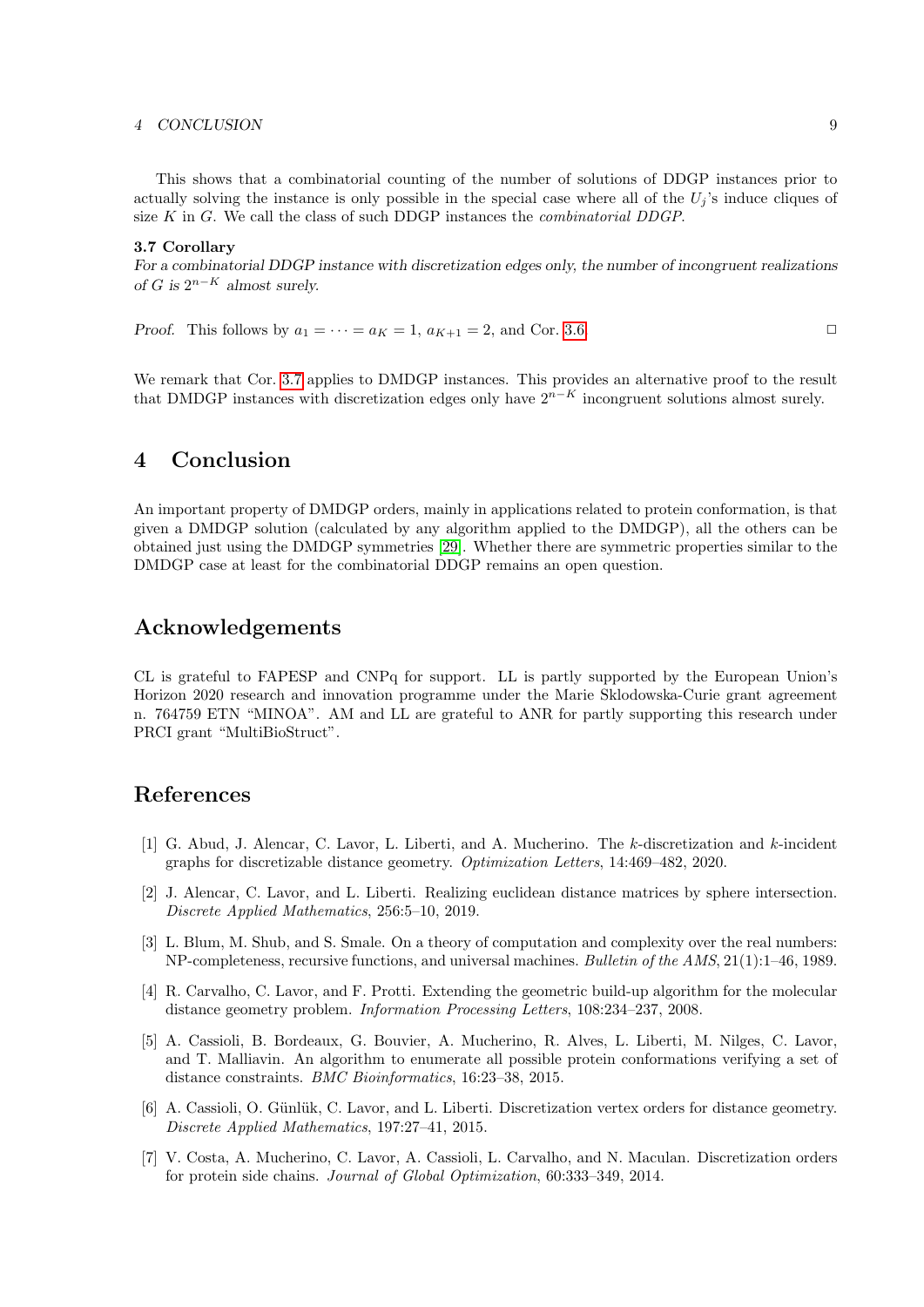- <span id="page-9-17"></span>[8] C. D'Ambrosio, Ky Vu, C. Lavor, L. Liberti, and N. Maculan. New error measures and methods for realizing protein graphs from distance data. Discrete and Computational Geometry, 57(2):371–418, 2017.
- <span id="page-9-4"></span>[9] J. Dattorro. Convex Optimization and Euclidean Distance Geometry. Mεβοο, Palo Alto, 2015.
- <span id="page-9-5"></span>[10] I. Dokmanić, R. Parhizkar, J. Ranieri, and M. Vetterli. Euclidean distance matrices: Essential theory, algorithms and applications. IEEE Signal Processing Magazine, 1053-5888:12-30, Nov. 2015.
- <span id="page-9-11"></span>[11] D. Gonçalves and A. Mucherino. Discretization orders and efficient computation of cartesian coordinates for distance geometry. Optimization Letters, 8:2111–2125, 2014.
- <span id="page-9-18"></span>[12] J. Graver, B. Servatius, and H. Servatius. Combinatorial Rigidity. AMS, 1993.
- <span id="page-9-3"></span>[13] L. Henneberg. Die Graphische Statik der starren Systeme. Teubner, Leipzig, 1911.
- <span id="page-9-19"></span>[14] C. Lavor, J. Lee, A. Lee-St. John, L. Liberti, A. Mucherino, and M. Sviridenko. Discretization orders for distance geometry problems. Optimization Letters, 6:783–796, 2012.
- <span id="page-9-8"></span>[15] C. Lavor, L. Liberti, B. Donald, B. Worley, B. Bardiaux, T. Malliavin, and M. Nilges. Minimal NMR distance information for rigidity of protein graphs. Discrete Applied Mathematics, 256:91–104, 2019.
- <span id="page-9-6"></span>[16] C. Lavor, L. Liberti, N. Maculan, and A. Mucherino. The discretizable molecular distance geometry problem. Computational Optimization and Applications, 52:115–146, 2012.
- <span id="page-9-7"></span>[17] C. Lavor, A. Mucherino, L. Liberti, and N. Maculan. On the computation of protein backbones by using artificial backbones of hydrogens. Journal of Global Optimization, 50:329–344, 2011.
- <span id="page-9-9"></span>[18] C. Lavor, M. Souza, L. Mariano, and L. Liberti. On the polinomiality of finding <sup>k</sup>DMDGP re-orders. Discrete Applied Mathematics, 267:190–194, 2019.
- <span id="page-9-0"></span>[19] L. Liberti and C. Lavor. Euclidean Distance Geometry: An Introduction. Springer, New York, 2017.
- <span id="page-9-16"></span>[20] L. Liberti, C. Lavor, J. Alencar, and G. Abud. Counting the number of solutions of <sup>k</sup>DMDGP instances. In F. Nielsen and F. Barbaresco, editors, Geometric Science of Information, volume 8085 of LNCS, pages 224–230, New York, 2013. Springer.
- <span id="page-9-10"></span>[21] L. Liberti, C. Lavor, and N. Maculan. A branch-and-prune algorithm for the molecular distance geometry problem. International Transactions in Operational Research, 15:1–17, 2008.
- <span id="page-9-2"></span>[22] L. Liberti, C. Lavor, N. Maculan, and A. Mucherino. Euclidean distance geometry and applications. SIAM Review, 56(1):3–69, 2014.
- <span id="page-9-15"></span>[23] L. Liberti, C. Lavor, and A. Mucherino. The discretizable molecular distance geometry problem seems easier on proteins. In A. Mucherino, C. Lavor, L. Liberti, and N. Maculan, editors, *Distance* Geometry: Theory, Methods, and Applications, pages 47–60. Springer, New York, 2013.
- <span id="page-9-14"></span>[24] L. Liberti, B. Masson, C. Lavor, J. Lee, and A. Mucherino. On the number of realizations of certain Henneberg graphs arising in protein conformation. Discrete Applied Mathematics, 165:213–232, 2014.
- <span id="page-9-13"></span>[25] L. Liberti, B. Masson, J. Lee, C. Lavor, and A. Mucherino. On the number of solutions of the discretizable molecular distance geometry problem. In Combinatorial Optimization, Constraints and Applications (COCOA11), volume 6831 of LNCS, pages 322–342, New York, 2011. Springer.
- <span id="page-9-12"></span>[26] T. Malliavin, A. Mucherino, C. Lavor, and L. Liberti. Systematic exploration of protein conformational space using a distance geometry approach. Journal of Chemical Information and Modeling, 59:4486–4503, 2019.
- <span id="page-9-1"></span>[27] T. Malliavin, A. Mucherino, and M. Nilges. Distance geometry in structural biology: new perspectives. In A. Mucherino, C. Lavor, L. Liberti, and N. Maculan, editors, Distance Geometry: Theory, Methods, and Applications, pages 329–350. Springer, New York, 2013.